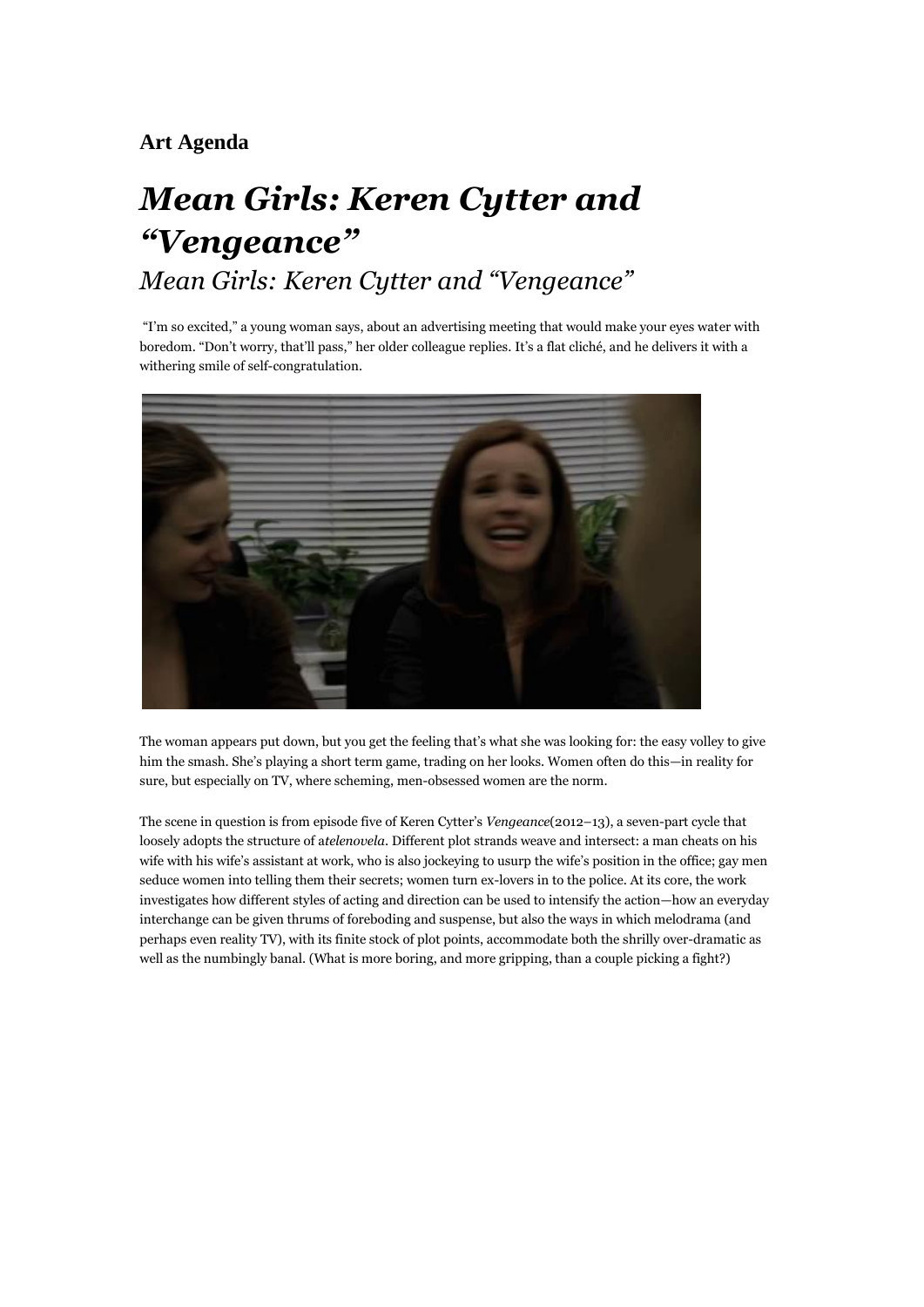

The co-existence of these two extremes is something Cytter has explored in her earlier video works, in which affectless dialogue suddenly meets vertiginous plot structure and spectacular actions—guns pulled, violence wrought, scenes upended.

In *Vengeance*, these extremes take on a more specific edge, moving from formal exposition to satire—a genre that calls for an object. And this object, it becomes clear throughout the cycle, is the "American obsession with money and success," as Cytter put it to me recently. The action is set in the advertising industry, in different firms that are competing to put together pitches for the largest beauty product company in middle America; the account's portfolio includes not only items like soap and shampoo, but also "foot masks, moisturizing materials, lip gloss, and, funnily enough, anti-aging hair products" [laughter].



Such details and dialogue throughout the series give precision to the vacuousness of the world on screen (conjuring expertly the long aisles of CVS and Rite Aid and the thinly veiled paranoia of prescription drug commercials on late night TV), while the titles of the campaigns, such as "The Daily Standard," "Matters of the Heart" and "Wet Dreams," allow Cytter to show how the simultaneously dim and calculating characters reduce everything—even and especially their personal relations—to making money and getting ahead. "I'm sorry to disturb you right now but I have a question concerning the matters of the heart," says one of the advertising girls to her colleague. "The meeting for the first round is in one hour and I can't find…"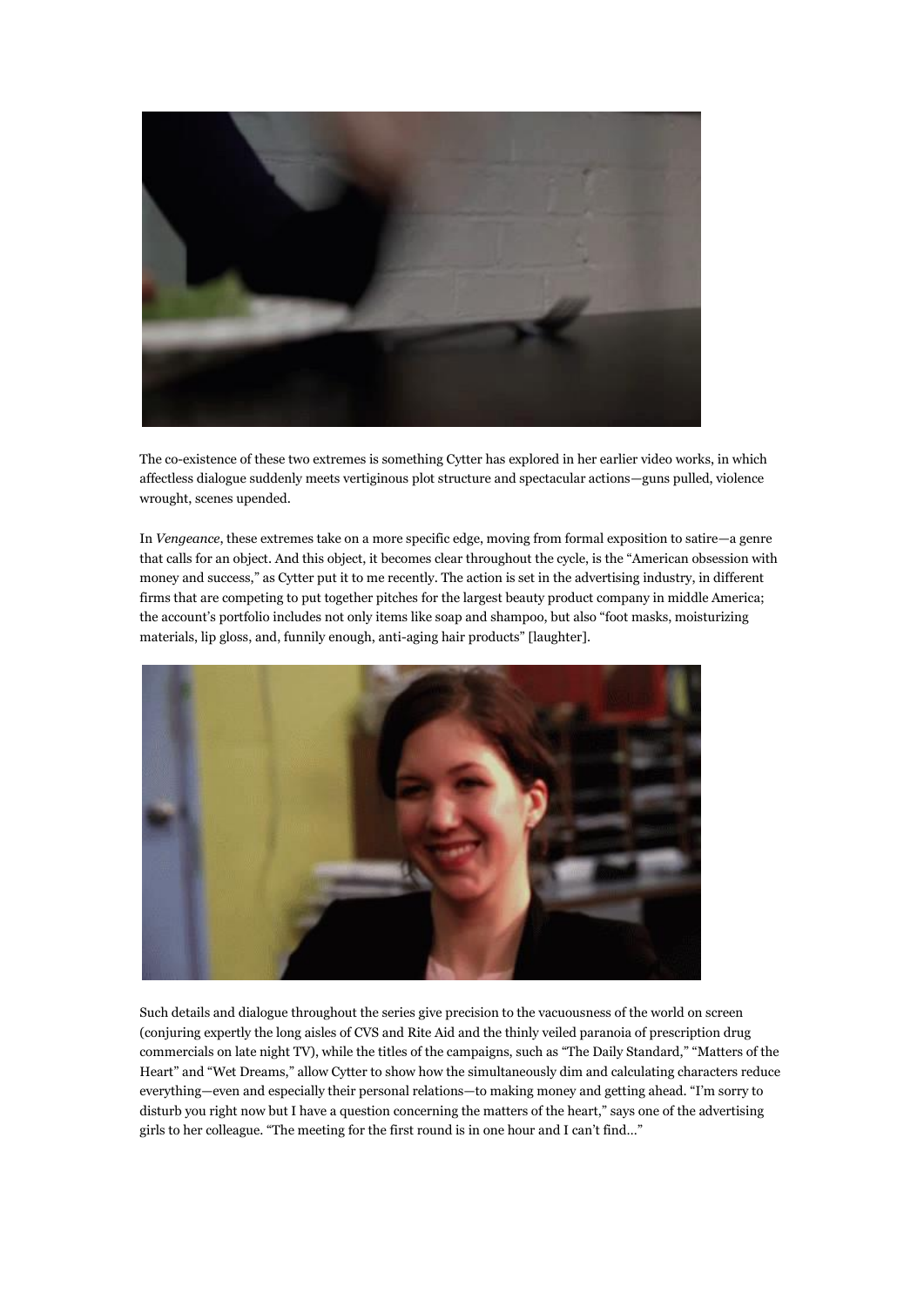

The frontrunner, "The Daily Standard," satirizes the quintessential man-as-fantasy customer, an aspirational status here deemed the "standard," with its presumption of universal affluence. This projection consists of a laundry list of markers of wealth and taste; the campaign's target, as the soundtrack repeatedly intones, is a thirty-five-year old male who dresses for his age, earns more than you, and drives an Audi. Who else?

While *Vengeance* is an able satire of American superficiality and ambition, it is particularly interesting in its portrayal of women and how they comport themselves in the office—a depiction that is remarkable both for its rarity in what we might call the mainstream cultural sector, and for what it shares with other recent films by female (artist) filmmakers. Rather than the sisterhood-feel of analyses of women in the workplace found in divisive pop psychology/self-help books such as Facebook COO Sheryl Sandberg's *Lean In. Women, Work, and the Will to Lead* (2013) or Huffington Post founder Arianna Huffington's *On Becoming Fearless… In Love, Work, and Life*(2006), which seek to help chivvy women along, Cytter uses the natural misogyny of the soap opera to baldly lampoon how women overuse sex and sexual attractiveness.



The eponymous vengeance of the video, for instance, is wreaked by Tina, the assistant to Rachel, the advertising agency's glowing superstar. It's not quite clear what Rachel has done to deserve her treatment, but there she is at the end, in the climactic presentation of the series, felled and humiliated by a younger, betterlooking woman. The takedown culminates in Tina swapping her PowerPoint for the pitch, so that Rachel presents to her colleagues, instead, an audio track reading "Rachel Glare is a numb and pitiful alcoholic" and a visual track of a penis.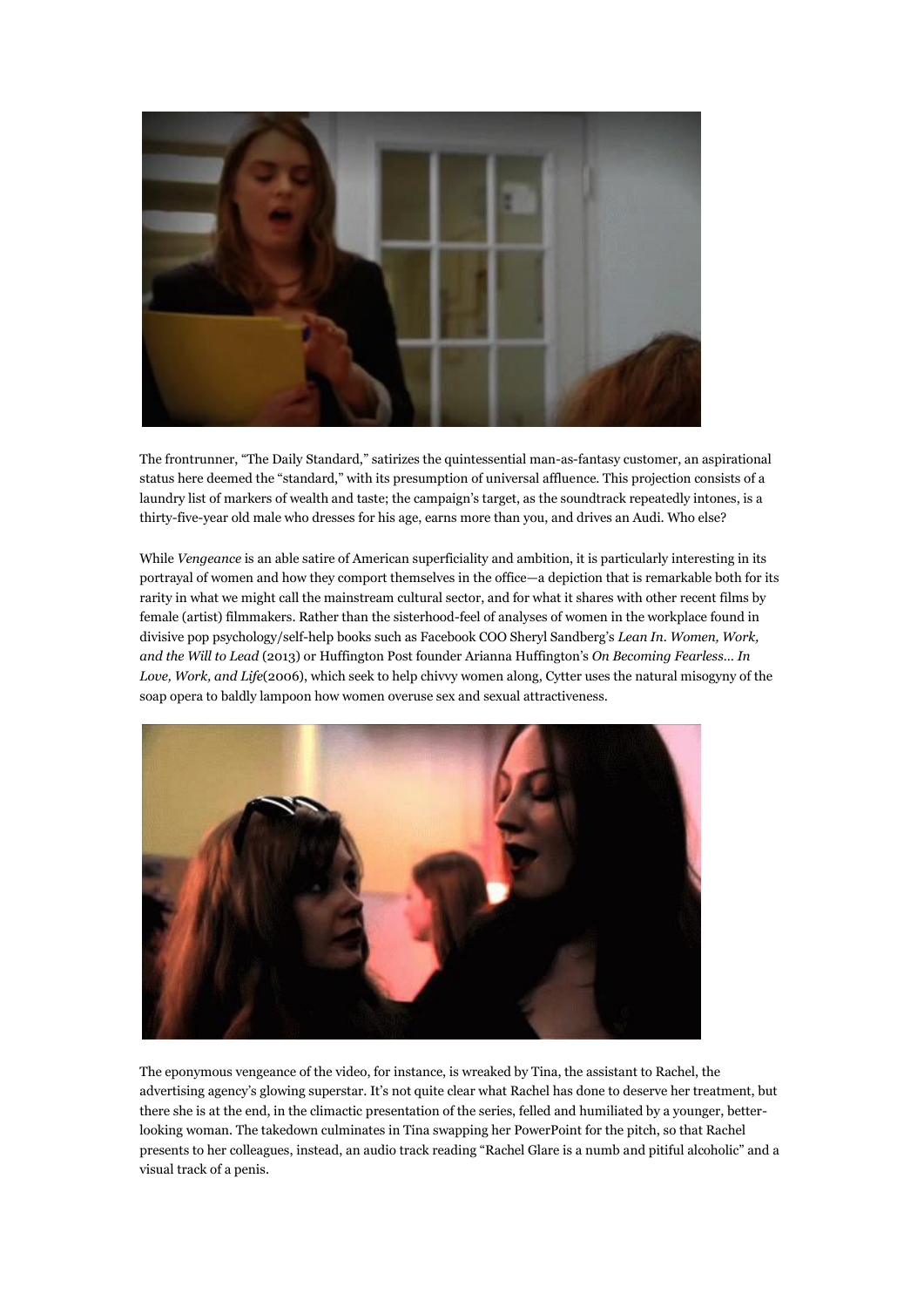Cytter's past works have repeatedly explored the question of fiction and diegesis—that is, a character suddenly breaking the fourth wall of theatrical action to address the audience, all the while in a fictive and performative mode. Her *Untitled* (2009), which was shown at the 53rd Venice Biennale that year, included the performance of a live production in Berlin as part of the action of the play itself, further deepening the *mise en abyme* of real and fiction that her films play with. *Vengeance* hews more closely to the straightforward structure of a *telenovela*, without the formal self-reflexivity of these earlier works—though there are times when the divide between diegetic and non-diegetic action seems to slip, as when a character presents his advertising pitch for the beauty products line, which he titles "Wet Dreams." The room titters—I laughed too—but it's unclear whether the characters are laughing at the innuendo or, as sometimes happens, just randomly. When it comes to the work's characterization of female roles this dynamic becomes more pressing; indeed it is hard to tell in *Vengeance*what is Cytter's satire of women in the workplace and what is her satire of soap operatic portrayals of women.

The distinction matters, I think, because few films are constructively negative about women in the workplace. The world is not short on sexist portrayals of women, but they are rarely as extreme or explicit as they would need to be to make a point. The subgenre of high school films in which bitchiness is celebrated and punished (*Mean Girls*, 2004, which Tina Fey wrote, or the classic *Heathers*, 1988) suggest the fascination with women acting badly as well as (arguably) an attempt to call it up as a noxious paradigm. *Vengeance* is not as narrowly focused as these films, but as the series progresses, it transitions to a different kind of perspective on female behavior than one is used to. It begins to merge its satire with the emotional upheaval associated with melodrama—that quintessential women's genre—in order to suggest a tragedy of how these women are operating.



Melodrama is a "female genre" in two senses, both in terms of audience and subject matter. It connects individual action to the compass of societal norms, which sit in judgment of the action, and the ideological and moral pressures that create these norms. As has been argued, it historically flourishes during times of moral or ideological insecurity, such as the post-war period in the US or Germany in the 1970s, when both countries were coping with shifts in population and changes to gender roles and national identity, respectively. I would venture to say it's experiencing a resurgence of interest among female filmmakers precisely for its ability to connect issues of femininity to "real issues" of the world we live in. Emily Wardill, for instance, uses it to look at the way that women's bodies are often controlled by outside systems such as psychoanalysis or the welfare state; and the recent film *Aune, or On Effective Demise* (2013) by Finnish artist Maija Timonen looks at a nineteenth-century invalid as an allegory for the mismatch between people's lives and the workings of the late capitalist economy. Cytter's choice to give melodramatic shades to her satire of US working life should be seen within this larger framework in which melodrama heralds a reaction to a moral or ideological shift. In terms of the facts of Cytter's own biography, this shift is her relocation to New York (she began working on *Vengeance* after moving to the US from Berlin), and indeed it's true that the satire grows sharper, and her